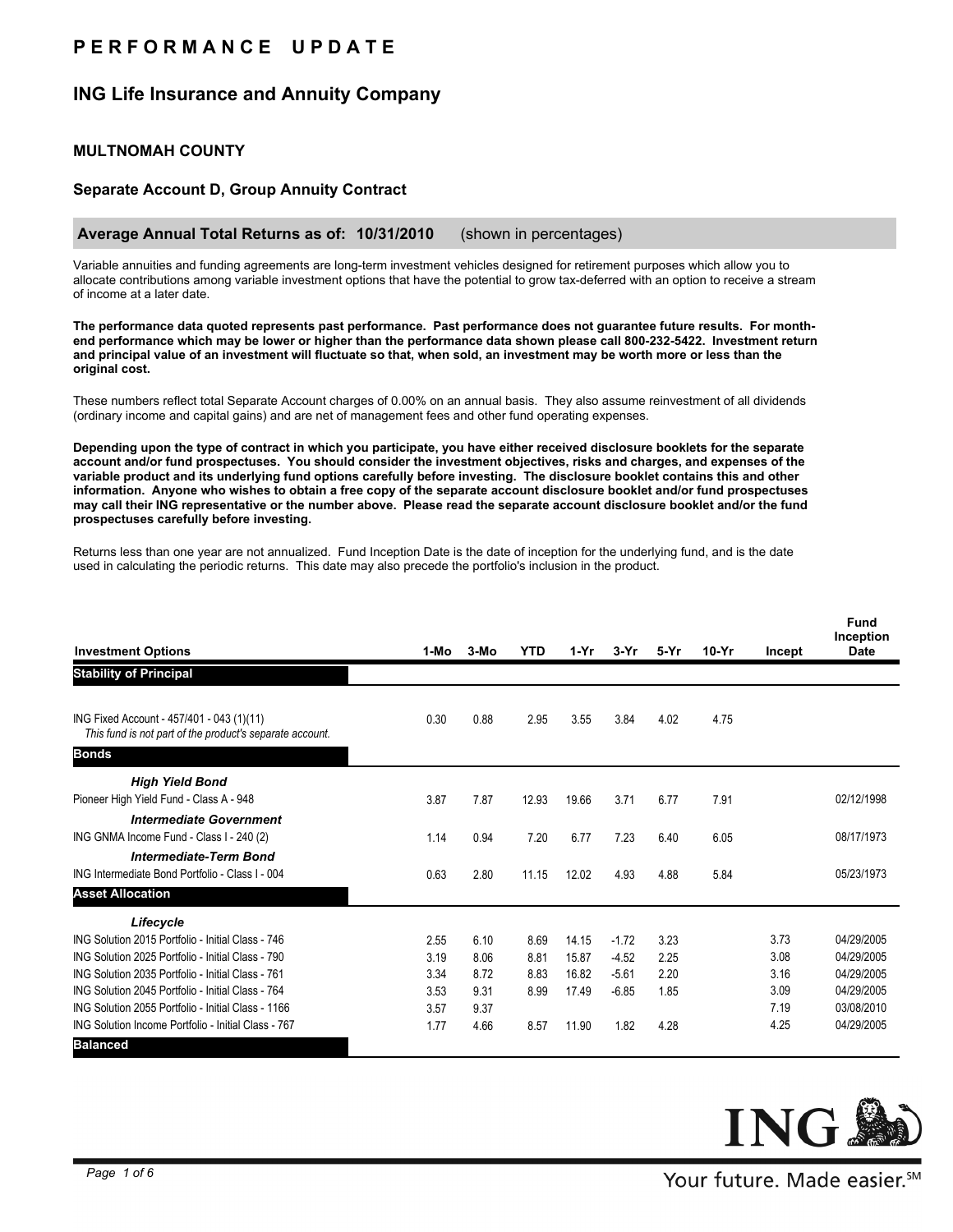| <b>Investment Options</b>                                             | 1-Mo | 3-Mo  | YTD   | 1-Yr  | $3-Yr$   | 5-Yr    | 10-Yr | Incept  | Fund<br>Inception<br><b>Date</b> |
|-----------------------------------------------------------------------|------|-------|-------|-------|----------|---------|-------|---------|----------------------------------|
| <b>Moderate Allocation</b>                                            |      |       |       |       |          |         |       |         |                                  |
| American Balanced Fund® - Class R-4 - 823 (3)                         | 2.90 | 6.67  | 9.13  | 14.85 | $-1.62$  | 3.67    | 5.61  |         | 07/26/1975                       |
| Pax World Balanced Fund - Individual Investor Class - 193             | 3.56 | 7.50  | 6.66  | 12.04 | $-4.27$  | 2.27    | 2.38  |         | 08/10/1971                       |
| Large Cap Value                                                       |      |       |       |       |          |         |       |         |                                  |
| <b>Large Blend</b>                                                    |      |       |       |       |          |         |       |         |                                  |
| Pioneer Fund VCT Portfolio - Class I - 224                            | 3.94 | 8.53  | 7.48  | 16.30 | $-5.52$  | 2.40    | 0.89  |         | 10/31/1997                       |
| Vanguard® 500 Index Fund - Signal® Shares - 1404 (4)                  | 3.80 | 7.97  | 7.83  | 16.52 | $-6.44$  | 1.75    |       | 0.55    | 11/13/2000                       |
| <b>Large Value</b>                                                    |      |       |       |       |          |         |       |         |                                  |
| BlackRock Large Cap Value Fund - Institutional Shares - 1264          | 3.11 | 6.34  | 2.88  | 10.47 | $-9.85$  | $-0.57$ | 4.10  |         | 12/22/1999                       |
| ING T. Rowe Price Equity Income Port. - Institutional Class - 622 (5) | 2.79 | 5.24  | 6.57  | 14.53 | $-6.33$  | 1.94    | 3.84  |         | 01/24/1989                       |
| Lord Abbett Affiliated Fund - Class A - 978<br>Large Cap Growth       | 3.42 | 5.40  | 4.27  | 11.07 | $-9.43$  | $-0.10$ | 1.35  |         | 05/14/1934                       |
|                                                                       |      |       |       |       |          |         |       |         |                                  |
| <b>Large Growth</b><br>Alger Green Fund - Class A - 1584              | 2.90 | 7.30  | 4.69  | 15.08 | $-7.90$  | 4.57    |       | $-1.27$ | 12/04/2000                       |
| Fidelity® Advisor New Insights Fund - Institutional Class - 1600      | 4.11 | 11.34 | 10.84 | 20.38 | $-4.54$  | 4.83    |       | 10.18   | 07/31/2003                       |
| The Growth Fund of America® - Class R-4 - 572 (6)                     | 4.20 | 8.61  | 6.12  | 14.99 | $-6.15$  | 2.72    | 1.43  |         | 12/01/1973                       |
| <b>Small/Mid/Specialty</b>                                            |      |       |       |       |          |         |       |         |                                  |
| <b>Mid-Cap Blend</b>                                                  |      |       |       |       |          |         |       |         |                                  |
| Vanguard® Mid-Cap Index Fund - Signal® Shares - 1406 (7)              | 4.05 | 9.95  | 15.08 | 28.28 | $-3.68$  | 3.87    |       | 7.63    | 11/12/2001                       |
| <b>Mid-Cap Growth</b>                                                 |      |       |       |       |          |         |       |         |                                  |
| ING MidCap Opportunities Portfolio - Class I - 081                    | 5.34 | 13.83 | 20.61 | 34.46 | 2.19     | 9.14    | 0.85  |         | 05/05/2000                       |
| <b>Mid-Cap Value</b>                                                  |      |       |       |       |          |         |       |         |                                  |
| Artisan Mid Cap Value Fund - Investor Shares - 1618                   | 2.76 | 7.43  | 7.79  | 18.47 | 1.23     | 5.59    |       | 10.41   | 03/28/2001                       |
| ING JPMorgan Mid Cap Value Portfolio - Initial Class - 429            | 3.74 | 8.10  | 14.25 | 25.05 | $-2.63$  | 3.93    |       | 7.42    | 05/01/2002                       |
| <b>Small Blend</b>                                                    |      |       |       |       |          |         |       |         |                                  |
| Lord Abbett Small-Cap Value Fund - Class A - 362                      | 3.11 | 7.20  | 13.05 | 27.32 | $-1.23$  | 6.97    | 11.08 |         | 12/13/1995                       |
| Vanguard® Small-Cap Index Fund - Signal® Shares - 1407 (8)            | 4.08 | 8.89  | 15.15 | 28.41 | $-2.39$  | 4.26    |       | 6.43    | 11/13/2000                       |
| <b>Small Growth</b>                                                   |      |       |       |       |          |         |       |         |                                  |
| ING Baron Small Cap Growth Portfolio - Initial Class - 430            | 3.31 | 6.52  | 12.38 | 20.85 | $-5.57$  | 2.94    |       | 7.06    | 05/01/2002                       |
| <b>Small Value</b>                                                    |      |       |       |       |          |         |       |         |                                  |
| ING American Century Small-Mid Cap Value Portfolio - Initial - 434    | 2.18 | 5.81  | 10.85 | 22.13 | 1.36     | 5.46    |       | 7.33    | 05/01/2002                       |
| <b>Specialty - Real Estate</b>                                        |      |       |       |       |          |         |       |         |                                  |
| ING Global Real Estate Fund - Class I - 1308                          | 3.76 | 11.95 | 12.85 | 20.65 | $-8.32$  | 4.66    |       | 11.98   | 11/05/2001                       |
| Global / International                                                |      |       |       |       |          |         |       |         |                                  |
| <b>Foreign Large Blend</b>                                            |      |       |       |       |          |         |       |         |                                  |
| EuroPacific Growth Fund® - Class R-4 - 573 (9)                        | 3.20 | 10.44 | 6.84  | 12.80 | $-5.51$  | 7.14    | 6.01  |         | 04/16/1984                       |
| <b>Foreign Large Value</b>                                            |      |       |       |       |          |         |       |         |                                  |
| ING International Value Portfolio - Class I - 228                     | 2.90 | 7.11  | 0.75  | 4.71  | $-11.11$ | 2.79    | 3.45  |         | 08/08/1997                       |
| <b>World Stock</b>                                                    |      |       |       |       |          |         |       |         |                                  |
| New Perspective Fund® - Class R-4 - 818 (10)                          | 4.30 | 10.87 | 7.95  | 16.17 | $-4.26$  | 6.51    | 5.31  |         | 03/13/1973                       |

The risks of investing in small company stocks may include relatively low trading volumes, a greater degree of change in earnings and greater short-term volatility.

Foreign investing involves special risks such as currency fluctuation and public disclosure, as well as economic and political risks.

Some of the Funds invest in securities guaranteed by the U.S. Government as to the timely payment of principal and interest; however, shares of the Funds are not insured nor guaranteed.

High yielding fixed-income securities generally are subject to greater market fluctuations and risks of loss of income and principal than are investments in lower yielding fixed-income securities.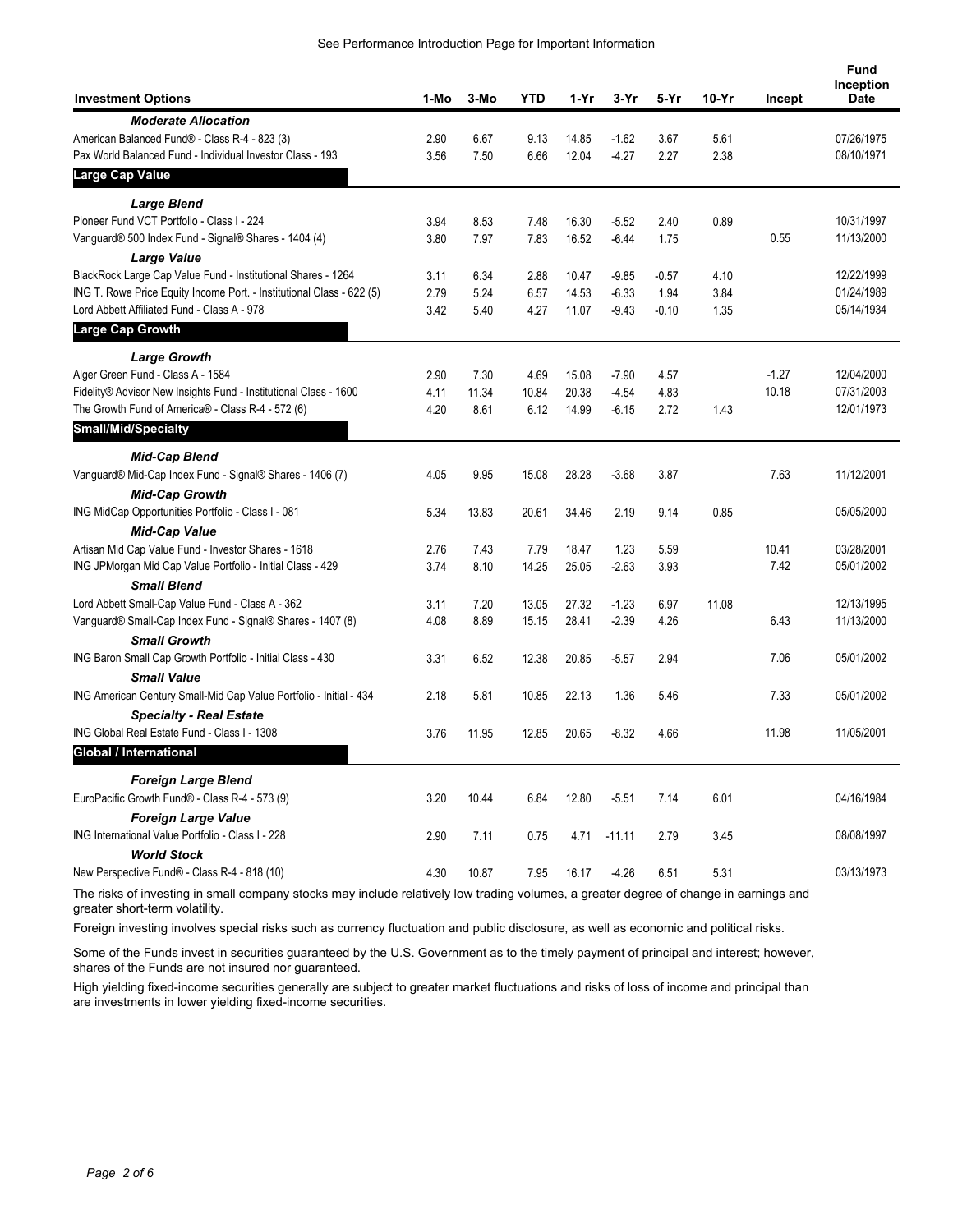#### See Performance Introduction Page for Important Information

Sector funds may involve greater-than average risk and are often more volatile than funds holding a diversified portfolio of stocks in many industries. Examples include: banking, biotechnology, chemicals, energy, environmental services, natural resources, precious metals, technology, telecommunications, and utilities.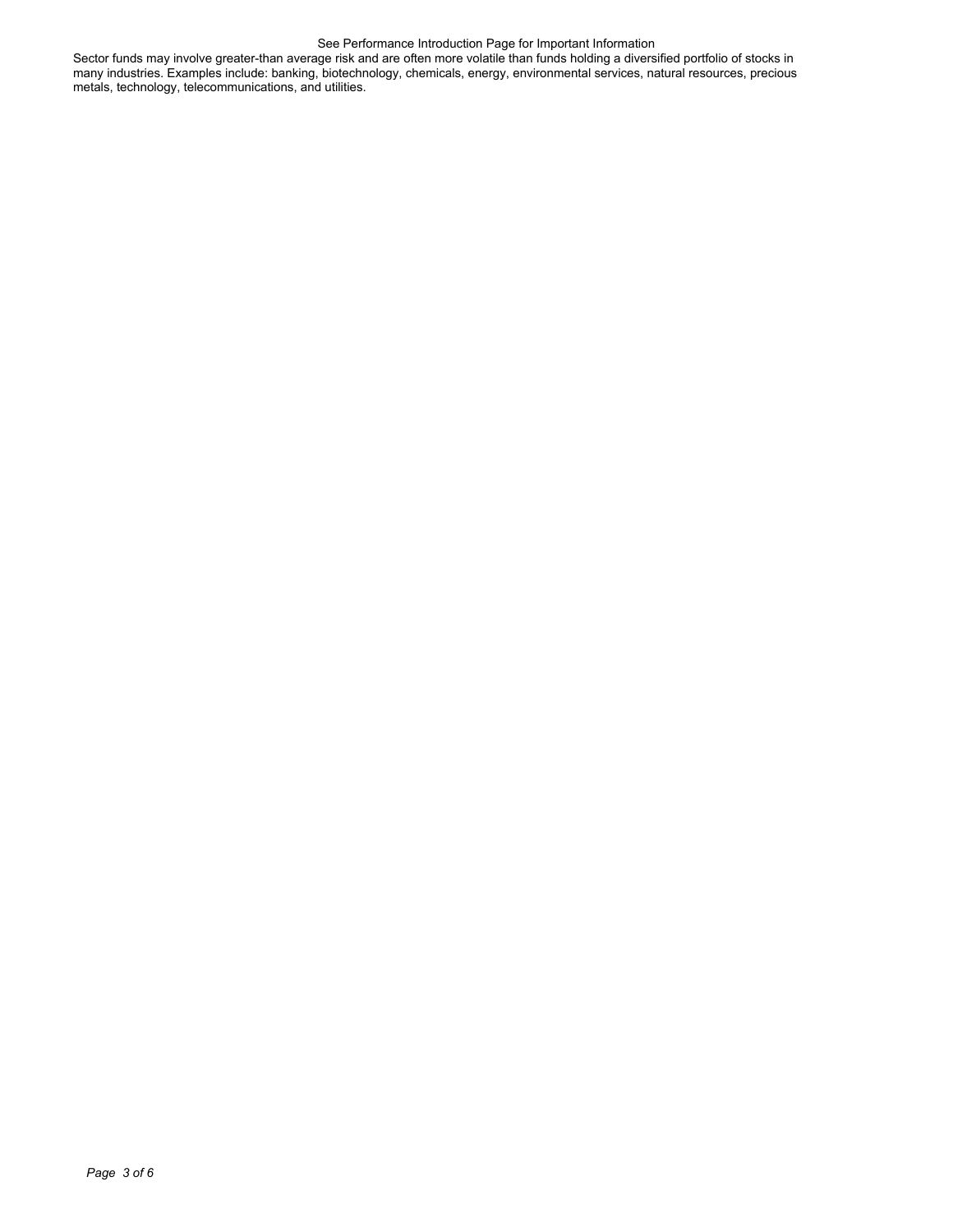## **P E R F O R M A N C E U P D A T E**

## **ING Life Insurance and Annuity Company**

### **MULTNOMAH COUNTY**

### **Separate Account D, Group Annuity Contract**

### **Average Annual Total Returns as of: 09/30/2010** (shown in percentages)

**The performance data quoted represents past performance. Past performance does not guarantee future results. For monthend performance which may be lower or higher than the performance data shown please call 800-232-5422. Investment return and principal value of an investment will fluctuate so that, when sold, an investment may be worth more or less than the original cost.**

These numbers reflect total Separate Account charges of 0.00% on an annual basis. They also assume reinvestment of all dividends (ordinary income and capital gains) and are net of management fees and other fund operating expenses.

Returns less than one year are not annualized. Fund Inception Date is the date of inception for the underlying fund, and is the date used in calculating the periodic returns. This date may also precede the portfolio's inclusion in the product.

| <b>Investment Options</b>                                                                             | 1-Mo    | $3-MO$ | <b>YTD</b> | $1-Yr$ | 3-Yr    | $5-Yr$ | $10-Yr$ | Incept | <b>Fund</b><br>Inception<br><b>Date</b> |
|-------------------------------------------------------------------------------------------------------|---------|--------|------------|--------|---------|--------|---------|--------|-----------------------------------------|
| <b>Stability of Principal</b>                                                                         |         |        |            |        |         |        |         |        |                                         |
|                                                                                                       |         |        |            |        |         |        |         |        |                                         |
| ING Fixed Account - 457/401 - 043 (1)(11)<br>This fund is not part of the product's separate account. | 0.29    | 0.88   | 2.64       | 3.55   | 3.86    | 4.04   | 4.77    |        |                                         |
| <b>Bonds</b>                                                                                          |         |        |            |        |         |        |         |        |                                         |
| <b>High Yield Bond</b>                                                                                |         |        |            |        |         |        |         |        |                                         |
| Pioneer High Yield Fund - Class A - 948                                                               | 5.38    | 8.49   | 8.72       | 15.51  | 3.02    | 5.59   | 7.31    |        | 02/12/1998                              |
| <b>Intermediate Government</b>                                                                        |         |        |            |        |         |        |         |        |                                         |
| ING GNMA Income Fund - Class I - 240 (2)                                                              | $-0.21$ | 0.83   | 5.99       | 6.32   | 7.19    | 6.05   | 5.98    |        | 08/17/1973                              |
| <b>Intermediate-Term Bond</b>                                                                         |         |        |            |        |         |        |         |        |                                         |
| ING Intermediate Bond Portfolio - Class I - 004                                                       | 0.71    | 3.57   | 10.46      | 12.61  | 4.86    | 4.61   | 5.80    |        | 05/23/1973                              |
| <b>Asset Allocation</b>                                                                               |         |        |            |        |         |        |         |        |                                         |
| Lifecycle                                                                                             |         |        |            |        |         |        |         |        |                                         |
| ING Solution 2015 Portfolio - Initial Class - 746                                                     | 5.16    | 7.99   | 5.99       | 10.18  | $-1.93$ | 2.48   |         | 3.31   | 04/29/2005                              |
| ING Solution 2025 Portfolio - Initial Class - 790                                                     | 8.03    | 11 11  | 5.45       | 10.19  | $-4.75$ | 1.34   |         | 2.54   | 04/29/2005                              |
| ING Solution 2035 Portfolio - Initial Class - 761                                                     | 8.95    | 12.44  | 5.31       | 10.46  | $-5.71$ | 1.25   |         | 2.58   | 04/29/2005                              |
| ING Solution 2045 Portfolio - Initial Class - 764                                                     | 9.84    | 13.25  | 5.27       | 10.42  | $-6.87$ | 0.81   |         | 2.49   | 04/29/2005                              |
| ING Solution 2055 Portfolio - Initial Class - 1166                                                    | 9.85    | 13.33  |            |        |         |        |         | 3.49   | 03/08/2010                              |
| ING Solution Income Portfolio - Initial Class - 767                                                   | 3.27    | 6.07   | 6.68       | 9.73   | 1.66    | 3.75   |         | 3.98   | 04/29/2005                              |
| <b>Balanced</b>                                                                                       |         |        |            |        |         |        |         |        |                                         |
| <b>Moderate Allocation</b>                                                                            |         |        |            |        |         |        |         |        |                                         |
| American Balanced Fund® - Class R-4 - 823 (3)                                                         | 5.66    | 9.27   | 6.05       | 11.11  | $-2.25$ | 2.95   | 5.60    |        | 07/26/1975                              |
| Pax World Balanced Fund - Individual Investor Class - 193                                             | 7.07    | 10.37  | 2.99       | 6.49   | $-4.56$ | 1.06   | 1.84    |        | 08/10/1971                              |
| Large Cap Value                                                                                       |         |        |            |        |         |        |         |        |                                         |
| <b>Large Blend</b>                                                                                    |         |        |            |        |         |        |         |        |                                         |
| Pioneer Fund VCT Portfolio - Class I - 224                                                            | 9.89    | 12.41  | 3.40       | 11.77  | $-6.71$ | 1.32   | 0.76    |        | 10/31/1997                              |
| Vanguard® 500 Index Fund - Signal® Shares - 1404 (4)                                                  | 8.94    | 11.30  | 3.88       | 10.18  | $-7.12$ | 0.65   |         | 0.17   | 11/13/2000                              |
| <b>Large Value</b>                                                                                    |         |        |            |        |         |        |         |        |                                         |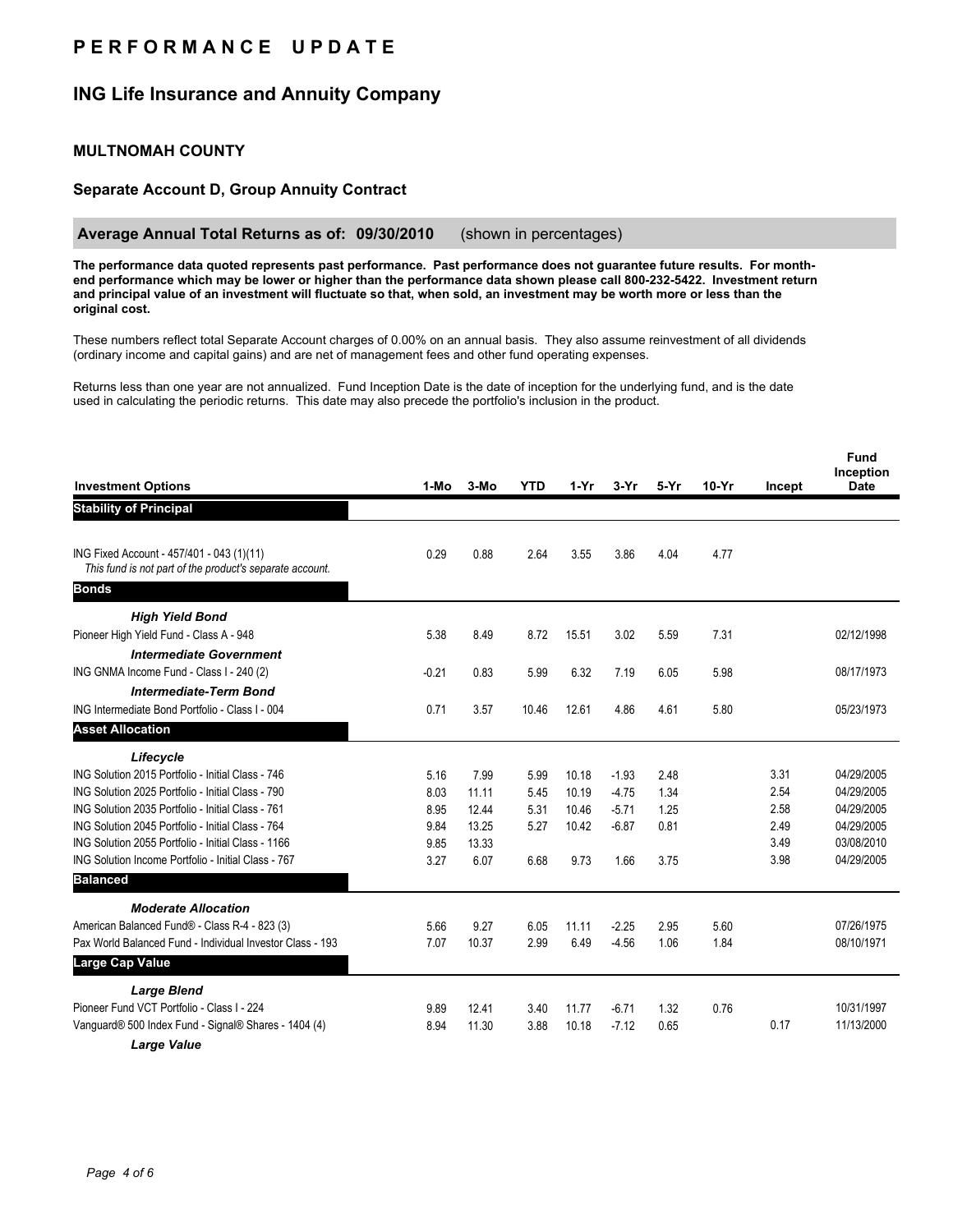See Performance Introduction Page for Important Information

| <b>Investment Options</b>                                             | 1-Mo  | 3-Mo  | YTD     | 1-Yr    | $3-Yr$   | 5-Yr    | $10-Yr$ | Incept  | <b>Fund</b><br>Inception<br><b>Date</b> |
|-----------------------------------------------------------------------|-------|-------|---------|---------|----------|---------|---------|---------|-----------------------------------------|
| BlackRock Large Cap Value Fund - Institutional Shares - 1264          | 10.11 | 9.66  | $-0.22$ | 3.88    | $-10.26$ | $-1.93$ | 4.08    |         | 12/22/1999                              |
| ING T. Rowe Price Equity Income Port. - Institutional Class - 622 (5) | 7.72  | 10.02 | 3.67    | 9.09    | $-6.72$  | 0.96    | 4.04    |         | 01/24/1989                              |
| Lord Abbett Affiliated Fund - Class A - 978                           | 8.14  | 10.35 | 0.83    | 4.36    | $-9.97$  | $-1.15$ | 1.25    |         | 05/14/1934                              |
| <b>Large Cap Growth</b>                                               |       |       |         |         |          |         |         |         |                                         |
| <b>Large Growth</b>                                                   |       |       |         |         |          |         |         |         |                                         |
| Alger Green Fund - Class A - 1584                                     | 9.74  | 11.41 | 1.74    | 8.92    | $-6.51$  | 3.64    |         | $-1.57$ | 12/04/2000                              |
| Fidelity® Advisor New Insights Fund - Institutional Class - 1600      | 10.07 | 12.07 | 6.46    | 14.27   | $-4.20$  | 3.70    |         | 9.69    | 07/31/2003                              |
| The Growth Fund of America® - Class R-4 - 572 (6)                     | 9.00  | 10.71 | 1.84    | 7.79    | $-6.71$  | 1.52    | 0.81    |         | 12/01/1973                              |
| <b>Small/Mid/Specialty</b>                                            |       |       |         |         |          |         |         |         |                                         |
| <b>Mid-Cap Blend</b>                                                  |       |       |         |         |          |         |         |         |                                         |
| Vanguard® Mid-Cap Index Fund - Signal® Shares - 1406 (7)              | 10.63 | 12.95 | 10.60   | 17.90   | $-4.40$  | 2.38    |         | 7.22    | 11/12/2001                              |
| <b>Mid-Cap Growth</b>                                                 |       |       |         |         |          |         |         |         |                                         |
| ING MidCap Opportunities Portfolio - Class I - 081                    | 11.93 | 15.31 | 14.50   | 23.82   | 1.40     | 7.26    | $-0.56$ |         | 05/05/2000                              |
| <b>Mid-Cap Value</b>                                                  |       |       |         |         |          |         |         |         |                                         |
| Artisan Mid Cap Value Fund - Investor Shares - 1618                   | 9.21  | 11.01 | 4.89    | 12.35   | 0.01     | 4.18    |         | 10.19   | 03/28/2001                              |
| ING JPMorgan Mid Cap Value Portfolio - Initial Class - 429            | 9.22  | 10.23 | 10.13   | 16.25   | $-3.51$  | 2.40    |         | 7.03    | 05/01/2002                              |
| <b>Small Blend</b>                                                    |       |       |         |         |          |         |         |         |                                         |
| Lord Abbett Small-Cap Value Fund - Class A - 362                      | 12.53 | 11.75 | 9.64    | 16.52   | $-1.45$  | 5.74    | 11.07   |         | 12/13/1995                              |
| Vanguard® Small-Cap Index Fund - Signal® Shares - 1407 (8)            | 12.01 | 12.15 | 10.63   | 15.22   | $-2.84$  | 2.75    |         | 6.06    | 11/13/2000                              |
| <b>Small Growth</b>                                                   |       |       |         |         |          |         |         |         |                                         |
| ING Baron Small Cap Growth Portfolio - Initial Class - 430            | 10.22 | 9.06  | 8.78    | 14.63   | $-5.44$  | 1.87    |         | 6.72    | 05/01/2002                              |
| <b>Small Value</b>                                                    |       |       |         |         |          |         |         |         |                                         |
| ING American Century Small-Mid Cap Value Portfolio - Initial - 434    | 8.98  | 9.49  | 8.49    | 15.40   | 0.50     | 4.38    |         | 7.13    | 05/01/2002                              |
| <b>Specialty - Real Estate</b>                                        |       |       |         |         |          |         |         |         |                                         |
| ING Global Real Estate Fund - Class I - 1308                          | 8.11  | 17.94 | 8.76    | 13.41   | $-8.48$  | 3.27    |         | 11.64   | 11/05/2001                              |
| <b>Global / International</b>                                         |       |       |         |         |          |         |         |         |                                         |
| <b>Foreign Large Blend</b>                                            |       |       |         |         |          |         |         |         |                                         |
| EuroPacific Growth Fund® - Class R-4 - 573 (9)                        | 10.31 | 16.85 | 3.53    | 7.03    | $-4.64$  | 5.83    | 5.17    |         | 04/16/1984                              |
| <b>Foreign Large Value</b>                                            |       |       |         |         |          |         |         |         |                                         |
| ING International Value Portfolio - Class I - 228                     | 9.25  | 14.20 | $-2.09$ | $-3.01$ | $-10.78$ | 1.36    | 2.99    |         | 08/08/1997                              |
| <b>World Stock</b>                                                    |       |       |         |         |          |         |         |         |                                         |
| New Perspective Fund® - Class R-4 - 818 (10)                          | 9.81  | 14.10 | 3.50    | 9.01    | $-4.03$  | 5.12    | 4.56    |         | 03/13/1973                              |
|                                                                       |       |       |         |         |          |         |         |         |                                         |

The risks of investing in small company stocks may include relatively low trading volumes, a greater degree of change in earnings and greater short-term volatility.

Foreign investing involves special risks such as currency fluctuation and public disclosure, as well as economic and political risks.

Some of the Funds invest in securities guaranteed by the U.S. Government as to the timely payment of principal and interest; however, shares of the Funds are not insured nor guaranteed.

High yielding fixed-income securities generally are subject to greater market fluctuations and risks of loss of income and principal than are investments in lower yielding fixed-income securities.

Sector funds may involve greater-than average risk and are often more volatile than funds holding a diversified portfolio of stocks in many industries. Examples include: banking, biotechnology, chemicals, energy, environmental services, natural resources, precious metals, technology, telecommunications, and utilities.

#### **Additional Notes**

(1)The CURRENT rate for the ING Fixed Account - 457/401 Base+115 is 3.55%, expressed as an annual effective yield, and is guaranteed not to drop below 3.20% through 12/31/2010. The annual rate of interest applied to your account may be higher or lower than the current rate. Restrictions may apply to transfers of funds from the Fixed Account to other contract investment options. Please refer to your product prospectus / disclosure booklet and call your 800 number for more information.

(2)ING GNMA Income Fund - Class I has identical investment objectives and policies, the same portfolio manager, and invests in the same holdings as Class A. The performance information above is based upon the Class A performance, excluding sales charges, and has not been adjusted by the fee differences between classes.